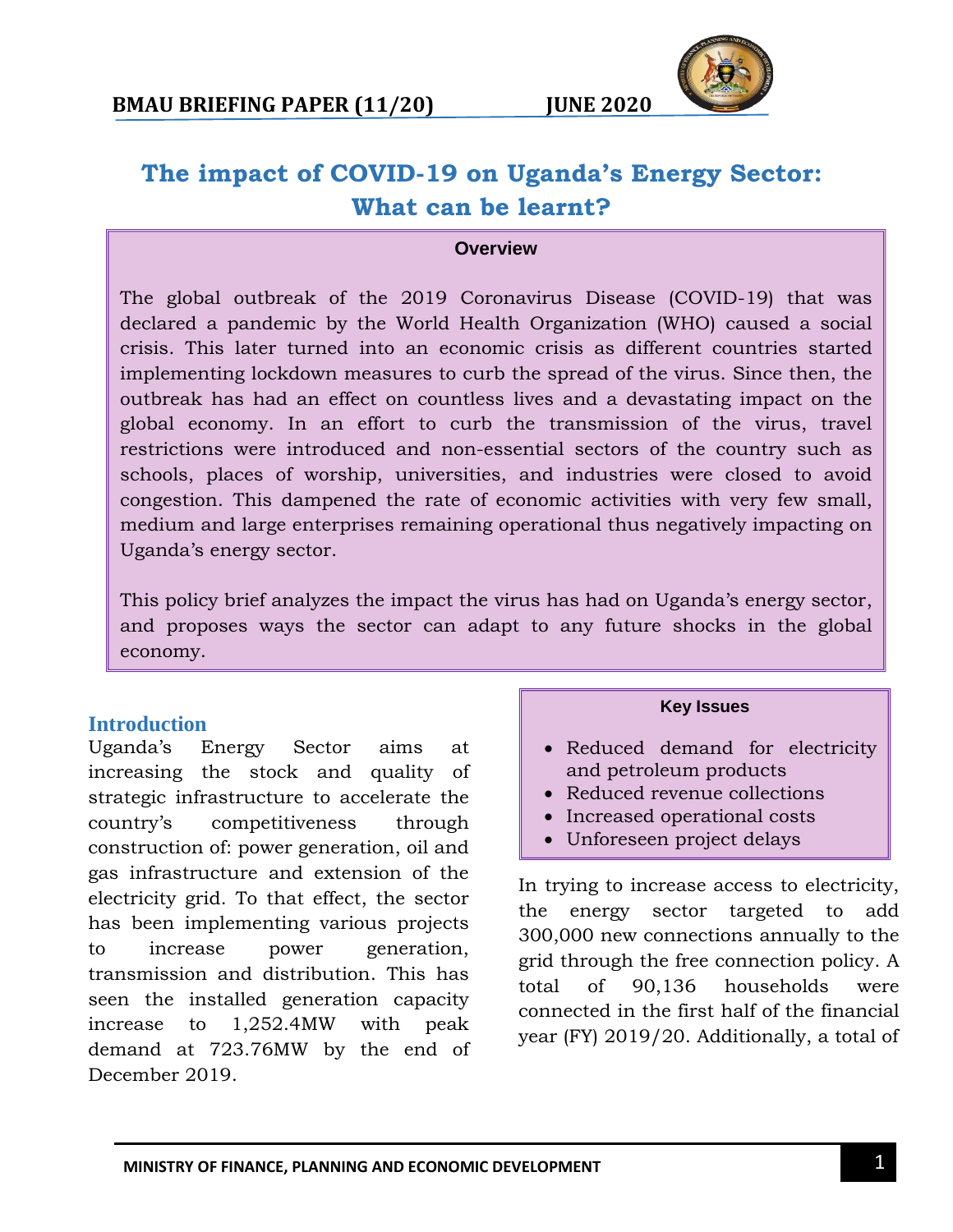# **BMAU BRIEFING PAPER (11/20) JUNE 2020**



1,858.68km of medium and low voltage lines were constructed and added to the grid in the first half of FY 2019/20.

Like other sectors of the economy, the outbreak of the pandemic is expected to negatively affect the energy sector's ability to meet planned targets and milestones.

# **Impact of the COVID-19 outbreak on the Energy Sector 1.Slowed project implementation**

The travel ban has slowed the implementation of most projects in the electricity sub-sector, and most contractors are invoking the force majeure clauses in their contracts since they cannot meet their contractual obligations. The lockdown period made it impossible to carry out Factory Acceptance Tests (FATs) on imported key materials such as transformers and conductors that were to be acquired from China, India, and Turkey among others.

During the semi-annual monitoring for FY2019/20, it was clearly evident there was going to be delay in implementation of the rural electrification and transmission projects across the country due to failure to ship the materials from overseas because of pending FATs.

The restricted movement also meant that the project implementation teams could not carry out monitoring and supervision of some work. This may impact on the quality of the final works.

# **2.Reduced electricity demand and revenue collection**

There has been a reduction in demand and electricity sales because most businesses were closed and the manufacturing sector cut down on production due to a limited market. Data from the Electricity Regulatory Authority (ERA) shows that the manufacturing sector accounts for 78% of all electricity sales, while the rest is domestic consumption. This fall in demand is putting extra financial pressure on Government to pay deemed electricity for the available generation capacity that is not being utilized (Figure 1).

The reduction in revenue inflows was further aggravated by Government's directive to halt disconnection of defaulters.



#### **Figure 1: System<sup>1</sup> Maximum Demand (MW)**

#### *Source: UETCL*

 $\overline{a}$ 

<sup>1</sup> System refers to the entire electricity generation, transmission and distribution network.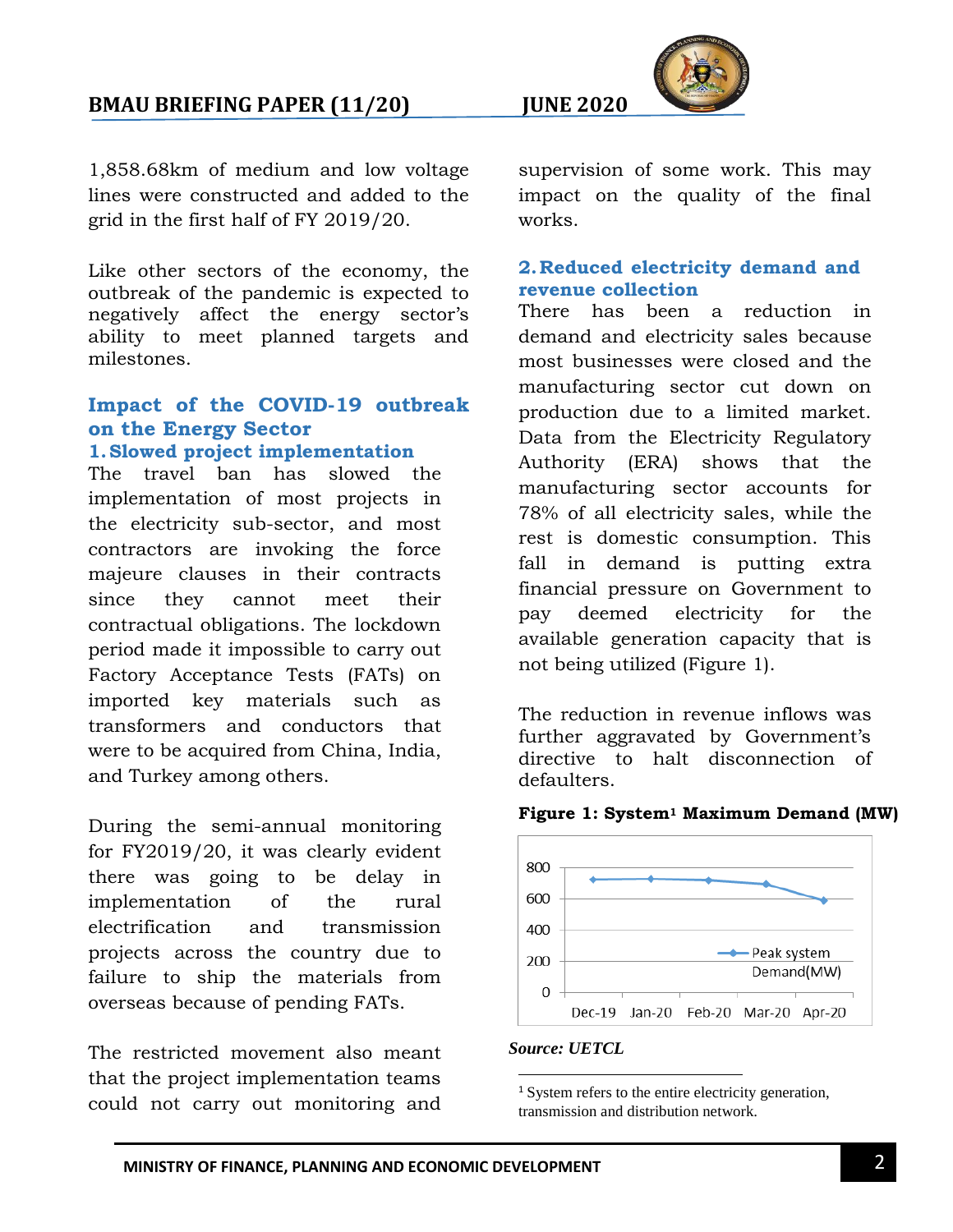

#### **3.Reduced rate of new connections**

As a measure to ensure the safety of staff and population, the utility companies suspended the connection of new customers to the national grid. Thus very few new households and other commercial enterprises have been able to connect during the COVID-19 period.

The sector had targeted connection of 300,000 households in FY2019/20 through the implementation of the free connections policy. By the end of the first half of the FY 2019/20, only 30% of the households had been connected. There is a high possibility that the household connection target for the FY 2019/20 might not be met in a country where the rate of electricity access is currently a meagre 23%.

#### **4. Increased operational costs**

The travel restrictions on most means of transport led to an increase in cost of operation for the energy sector utility service providers. For example, field staff handling connection of new households and rectification of faults on the network have to practice social distancing, yet the practice in the sector is the use of shared transport by the work teams. The new restrictions require companies to use more vehicles, thus increasing their cost of operation.

#### **5.Reduced demand for petroleum products**

Restriction of inland travel did not spare the petroleum sector. There was a reduction in demand for all petroleum products during the months of lockdown as compared to months prior to lockdown (January, February, and March). The drop in petrol imports was most significant due to the ban on the movement of most private vehicles (Figure 2).

#### **Figure 2: Monthly importation of petroleum products**



#### **6. Positive environmental impact**

On a positive note, restriction of inland travel led to significant improvement in the air quality in the urban areas due to reduction in emissions especially since transportation heavily relies on petroleum.